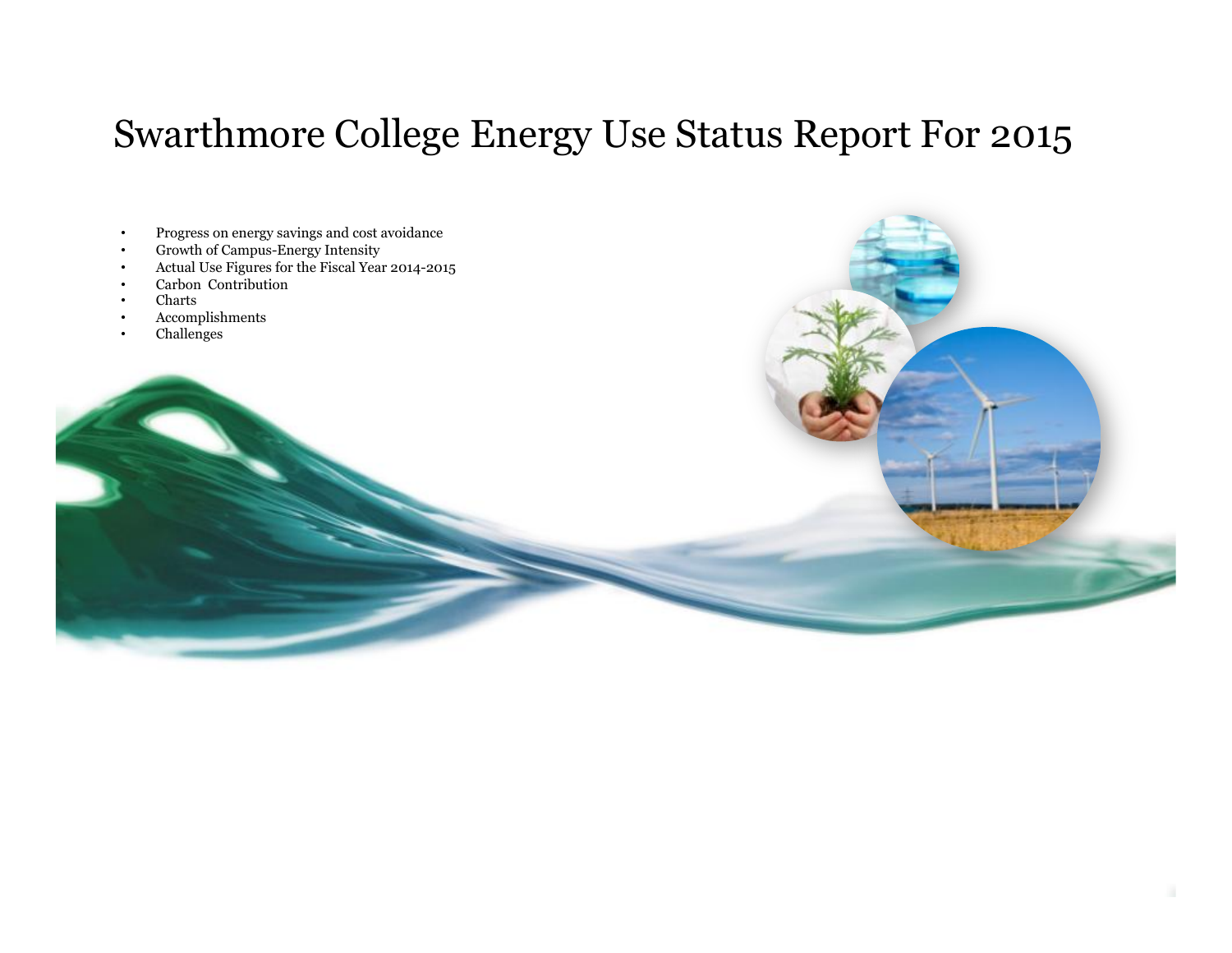

## Gross Square Feet Added to the Campus

#### Year **Blds.**

| 2000 | Total Sq. Ft.*                            |         | 1,283,558 |
|------|-------------------------------------------|---------|-----------|
| 2001 | <b>Mullan Tennis &amp; Fitness Center</b> | 28,275  | 1,311,833 |
| 2003 | Chiller Plant                             | 4,415   | 1,316,248 |
| 2003 | Kyle House                                | 5,010   | 1,321,258 |
| 2004 | <b>Science Center</b>                     | 134,281 | 1,455,539 |
| 2004 | Alice Paul                                | 34,471  | 1,490,010 |
| 2004 | Septa Station                             | 2,324   | 1,492,334 |
| 2007 | Lang Center                               | 9,642   | 1,501,976 |
| 2007 | David Kemp                                | 26,333  | 1,528,309 |
| 2010 | <b>Wister Education Center</b>            | 5,400   | 1,533,709 |
| 2013 | 101 S. Chester Road                       | 32,703  | 1,566,412 |
| 2014 | Matchbox                                  | 21,000  | 1,587,412 |
| 2015 | DanaWell Infill                           | 23,770  | 1,611,182 |
|      | Increased square footage                  | 327,624 |           |

After a decade of renovation and new construction between 1990 and the year 2000 the College had grown to 1,283,558 Gross Square Feet.

From the year 2000 to date we have added an additional 327,624 GSF. The the New Palmer/Pitt/ Roberts Dorm slated for start in the spring of 2016 will add 120+ beds and the swing space for the BEP construction will start in the spring of 2016 as well.

\* Excludes faculty staff housing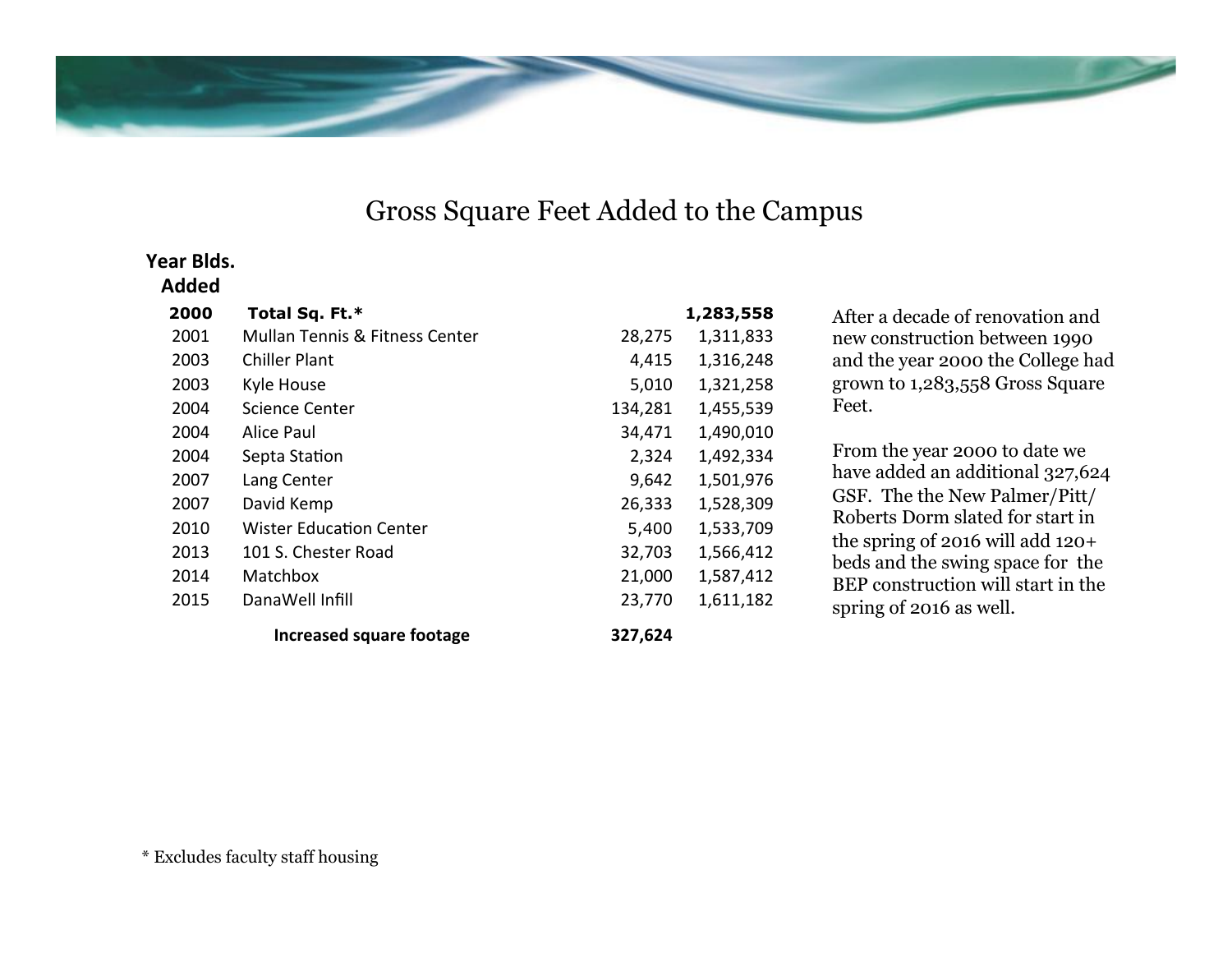

| <b>Budget</b><br>Year | <b>Btu's Per Square Foot</b> | <b>Btu Cost in Dollars</b><br>per square foot | <b>Square</b><br>footage |
|-----------------------|------------------------------|-----------------------------------------------|--------------------------|
| 1999-2000             | 114,510                      | 1.01                                          | 1,283,558                |
| 2000-2001             | 121,855                      | 1.45                                          | 1,311,833                |
| 2001-2002             | 108,255                      | 1.39                                          | 1,311,833                |
| 2002-2003             | 123,792                      | 1.63                                          | 1,321,258                |
| 2003-2004             | 110,673                      | 1.51                                          | 1,321,258                |
| 2004-2005             | 114,738                      | 1.74                                          | 1,492,334                |
| 2005-2006             | 109,738                      | 1.89                                          | 1,492,334                |
| 2006-2007             | 109,270                      | 1.73                                          | 1,492,334                |
| 2007-2008             | 103,740                      | 1.89                                          | 1,528,309                |
| 2008-2009             | 95,930                       | 1.63                                          | 1,528,309                |
| 2009-2010             | 104,406                      | 1.46                                          | 1,533,709                |
| 2010-2011             | 95,970                       | 1.38                                          | 1,533,709                |
| 2011-2012             | 88,503                       | 1.21                                          | 1,533,709                |
| 2012-2013             | 91,681                       | 1.34                                          | 1,566,412                |
| 2013-2014             | 99,844                       | 1.41                                          | 1,587,412                |
| 2014-2015             | 96,456                       | 1.38                                          | 1,611,182                |

From a historical perspective we have done a very good job of containing the energy units required to heat, cool and light our Campus. Even with the growth we've experienced over the past fifteen years, we have driven the average Btu per square foot rate below 100,000 Btu.

As we add buildings it is critical that the energy profiles are designed well below that 100KBtu average to stay in sync with the College's carbon neutrality goals. NPPR is being designed with a 50KBtu target. The benefit of reducing energy intensity is illustrated on the next page. We have limited control over energy market prices so our costs need to be controlled by limiting use.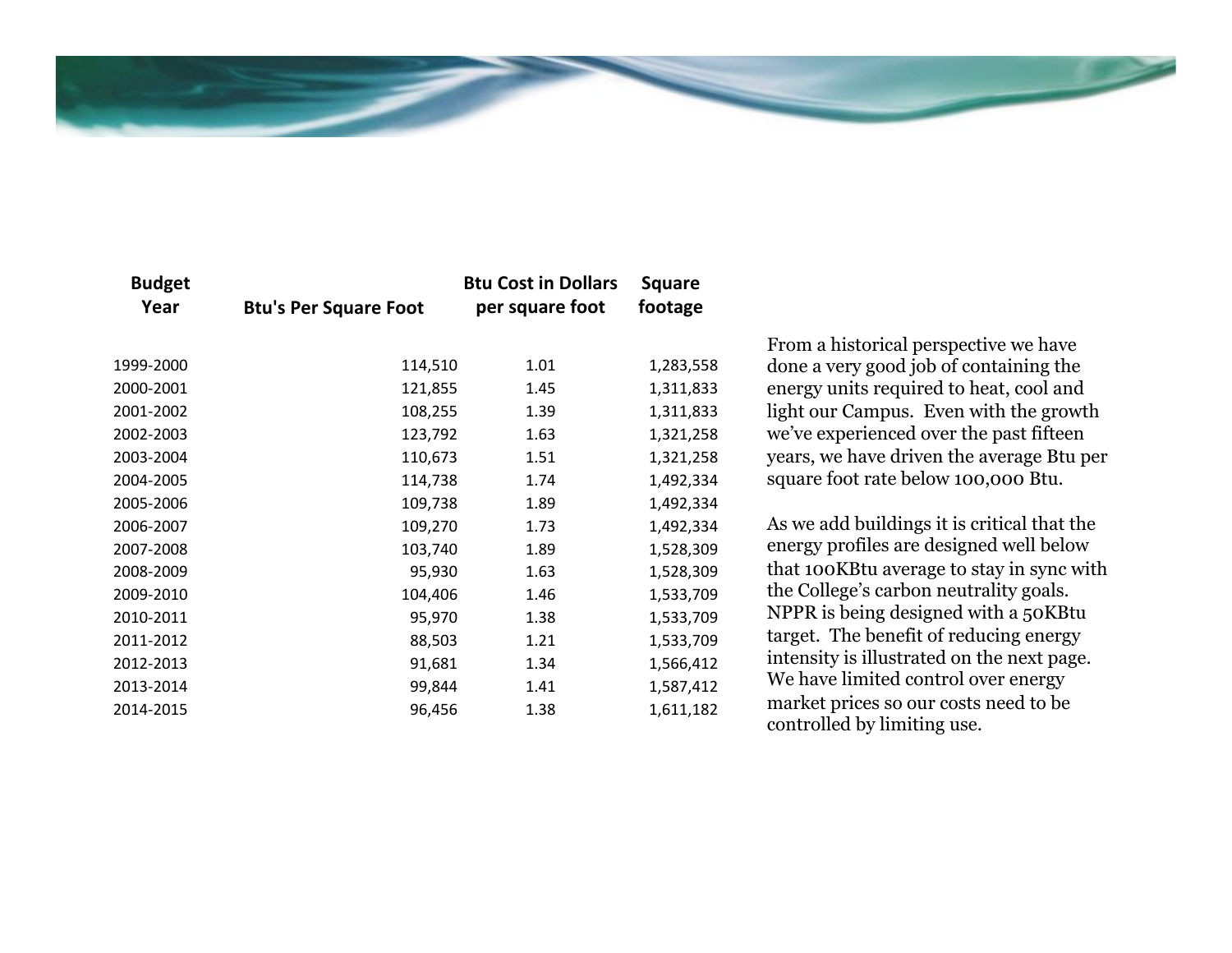# Reduction in the Energy Intensity of the Campus Nets Substantial Savings both Immediate and Ongoing

| <b>Fiscal Year</b><br><b>Ending</b> | <b>Gross</b><br><b>Square Feet</b> | <b>Dollar Cost</b><br>for Energy<br>per GSF | <b>BTU Rate of Energy</b><br>Use per GSF<br>(Energy Intensity) | <b>Potential Cost at</b><br>2010 Rate of Energy<br><b>use</b> | <b>Actual Cost</b> | Savings by<br><b>Reducing Energy</b><br><b>Intensity from 2010</b><br>rate |
|-------------------------------------|------------------------------------|---------------------------------------------|----------------------------------------------------------------|---------------------------------------------------------------|--------------------|----------------------------------------------------------------------------|
|                                     |                                    |                                             |                                                                |                                                               |                    |                                                                            |
| 2010                                | 1,533,709                          | \$1.46                                      | 104,406                                                        | \$2,236,836                                                   | \$2,236,835.55     | \$-                                                                        |
| 2011                                | 1,533,709                          | \$1.38                                      | 95,970                                                         | \$2,298,650                                                   | \$2,112,912.00     | \$185,737.66                                                               |
| 2012                                | 1,533,709                          | \$1.21                                      | 88,503                                                         | \$2,190,349                                                   | \$1,856,711.00     | \$333,637.68                                                               |
| 2013                                | 1,566,412                          | \$1.34                                      | 91,681                                                         | \$2,391,171                                                   | \$2,099,741.00     | \$291,429.84                                                               |
| 2014                                | 1,587,412                          | \$1.41                                      | 99,844                                                         | \$2,333,364                                                   | \$2,231,395.00     | \$101,968.72                                                               |
| 2015                                | 1,611,182                          | \$1.38                                      | 96,456                                                         | \$2,411,727                                                   | \$2,228,080.00     | \$183,646.57                                                               |
|                                     |                                    |                                             |                                                                |                                                               |                    | \$1,096,420.46                                                             |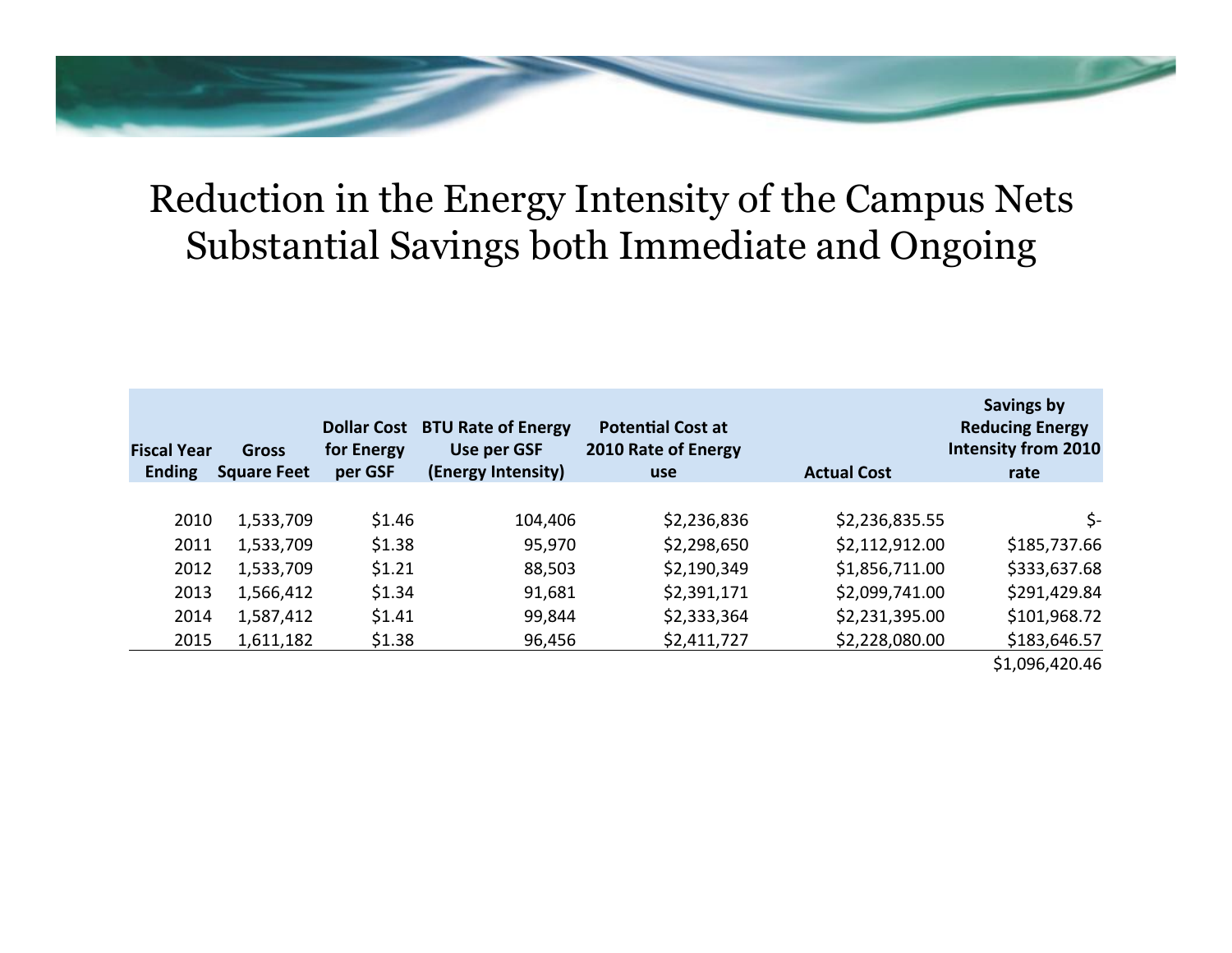## Actual use for 2014-2015/Facilities Management Only

|                                        |                |         | <b>Equivalent Heat Value</b> |              |
|----------------------------------------|----------------|---------|------------------------------|--------------|
| • Heat Plant Fuel Oil #2               | 43,229         | Gallons |                              | 6,009 mmBtu  |
| • Heat Plant Nat. Gas                  | 82,631         | mcf     | 82,631 mmBtu                 |              |
| •Diesel                                | 1,281          | Gallons |                              | 138 mmBtu    |
| •Gasoline                              | 18,137         | Gallons |                              | 2,177 mmBtu  |
| • Plant Electricity                    | 13,491,204 kWh |         |                              | 46,034 mmBtu |
| • Auxiliary Electricity <sup>1</sup>   | 711,863 kWh    |         |                              | 2,444 mmBtu  |
| • Auxiliary Nat. Gas <sup>1</sup>      | 14,635 mcf     |         |                              | 14,928 mmBtu |
| • Auxiliary #2 Fuel <sup>1</sup>       | 0              | Gallons |                              | 0 mmBtu      |
| $\bullet$ Purchased REC's <sup>2</sup> | 16,880,000 kWh |         |                              |              |

1 Metered Use in buildings (used for College business) off the main campus systems. Includes the addition of 101 South Chester Road.!

2 Renewable Wind Energy Credits to offset carbon contribution of electricity use! Excludes faculty/staff housing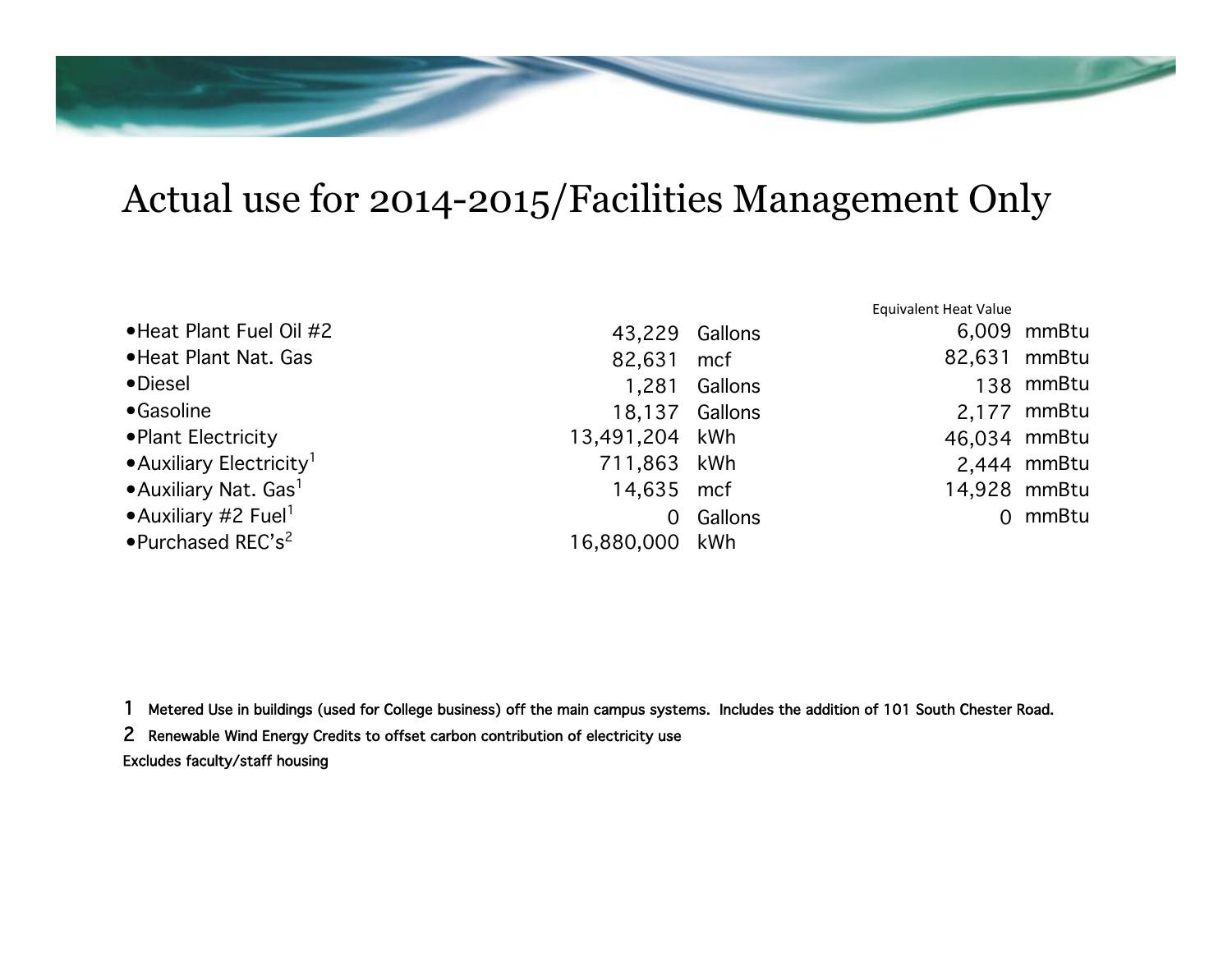## Carbon Emissions By Source - Facilities Management

- Scope 1-Direct Emissions 4,724 MT eCO2
- Scope 2-Indirect Emissions 6,780 MT eCO2
- Scope 3-Travel/Commuting\* 3,809 MT eCO2
- Offsets-Wind Power -8,228 MT eCO2
- 
- 
- 
- 
- 
- Property Met Emissions 7,085 MT eCO2

Calculations from Clean Air Cool Planet factors \*Estimated from 2014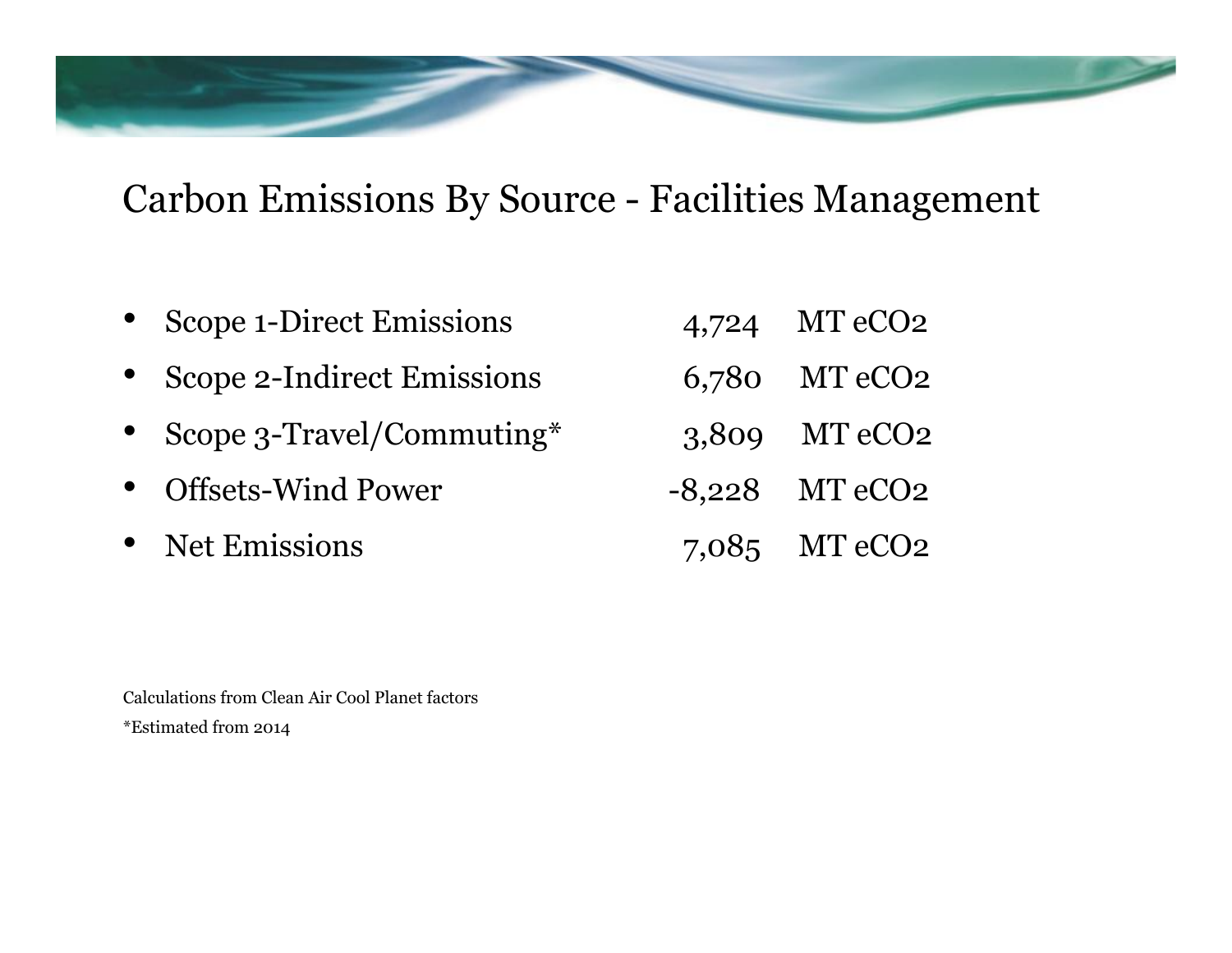



### **Annual CO2 Emissions from Heat Plant Fuels**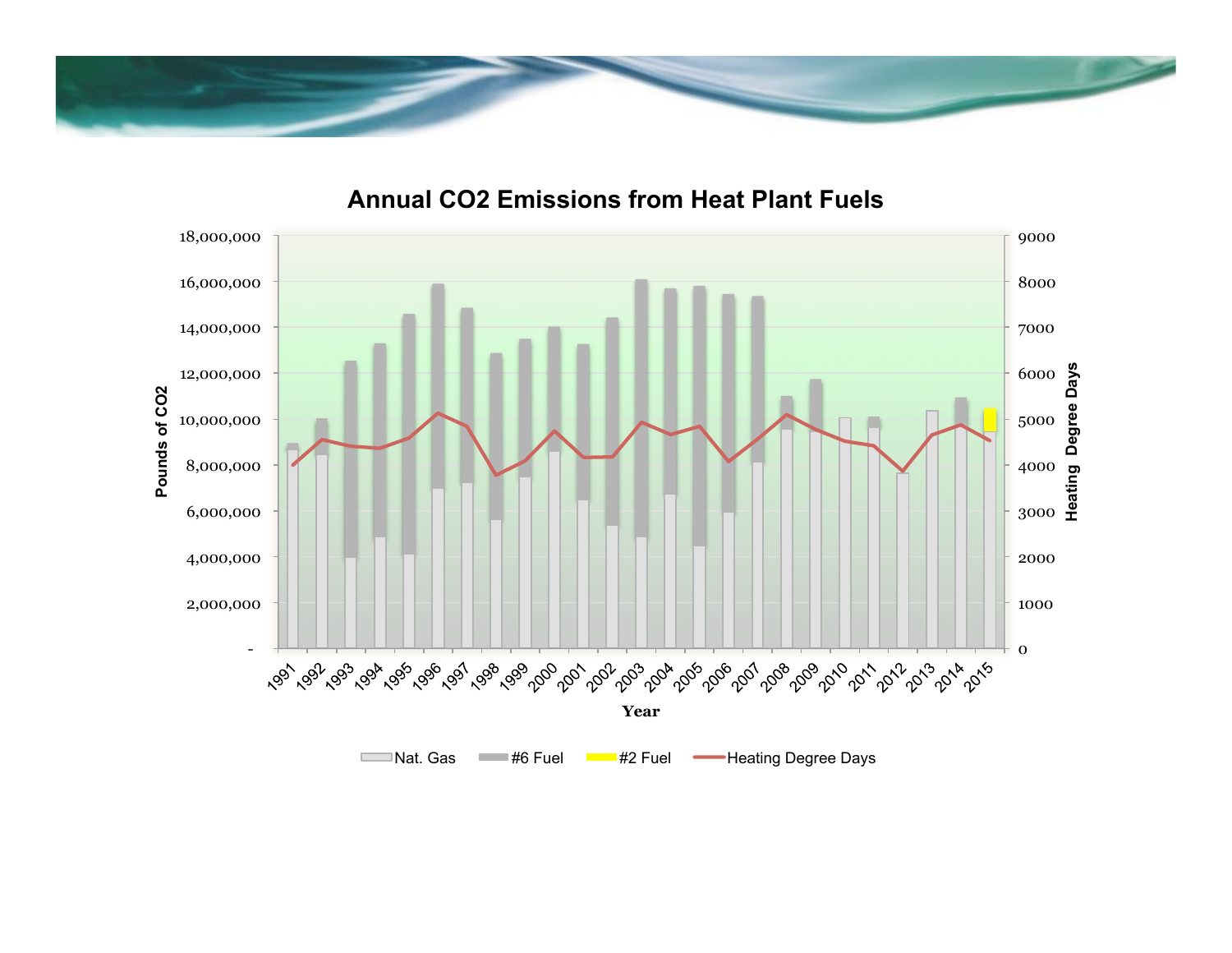

## Scope 1&2 Gross Combined Emissions From Heat Plant



**Year**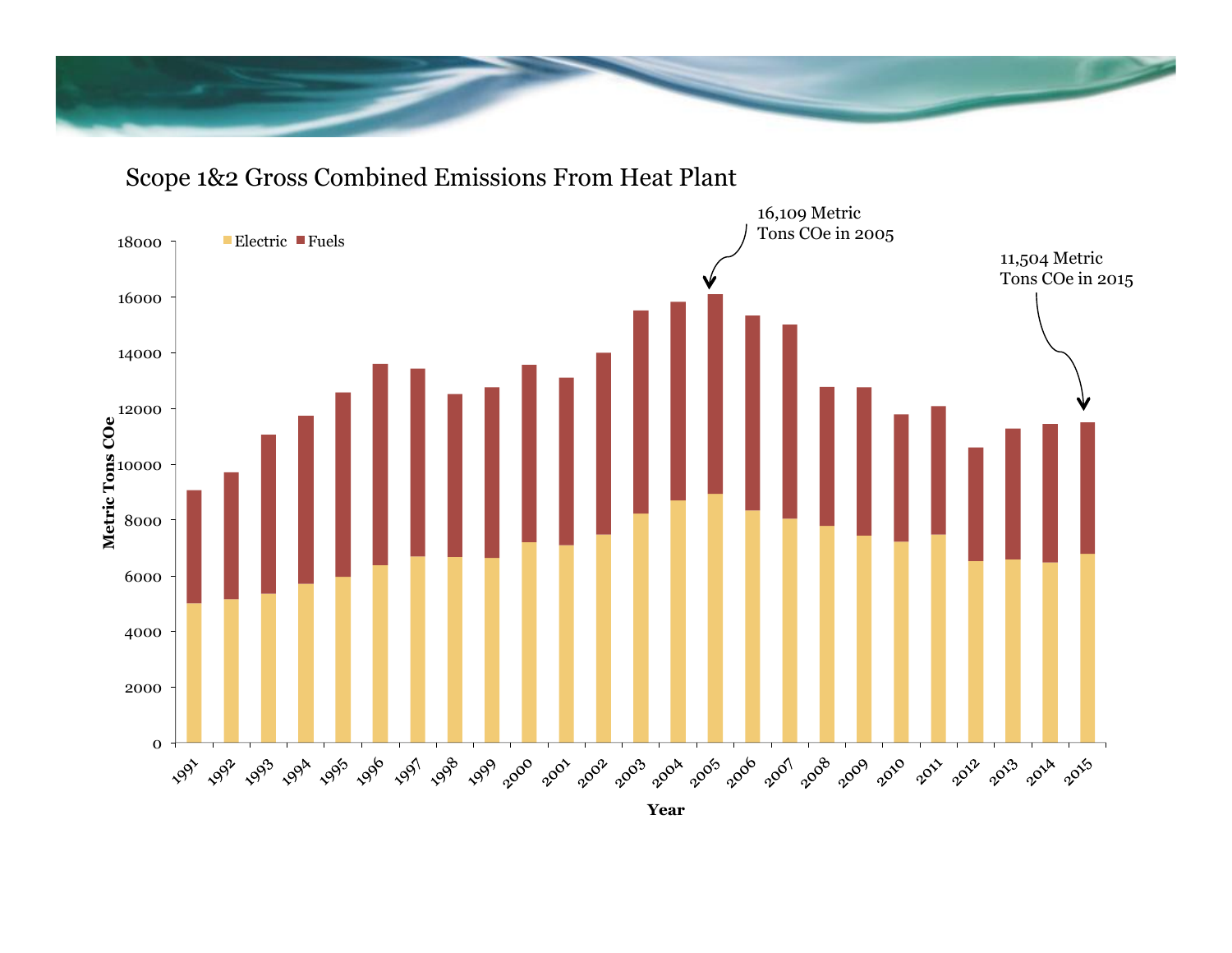# Accomplishments in 2015

The College established a fully funded Director of Sustainability position and hired Laura Cacho as the College's first Director of Sustainability in 2014 but was unfortunately unable to retain her. In her short tenure she was able to move several important initiatives forward. Those included establishing the Green Advisors as paid positions, arranging for an assistant to the sustainability office and organizing a College wide charrette on sustainability that led to the adoption of a Sustainability Framework document to guide construction and renovation decisions with an emphasis on storm water management and energy conservation. Laura's successor, Aurora Winslade, was selected after a nationwide search and looks forward to continuing the momentum of the Sustainability Office.

Facilities Management continues to manage energy effectively placing the college in the top ten percent of peer institutions in terms of minimizing energy intensity on a square foot basis as well as one of the lowest costs. Planned construction will clearly have an impact on the College energy profile but the aforementioned Sustainability Framework will be guiding the design teams to build highly efficient buildings. That efficiency will have a positive impact going forward when energy prices recover from their current historic lows.

Facilities Management also made an important statement when renewing the EPA Title V operating permit. Title V covers stationary plants and operations with the potential to emit 25 tons or more of NOx and other air pollutants. The College was place in that category through dint of the #6 fuel it had used as the alternate fuel. With the switch to #2 fuel this year we were able to qualify as a Synthetic Minor operation. It may seem like a small paper victory but this south east region of Pennsylvania is a severe non-attainment zone for air pollution so every limit on emissions we can muster is a plus.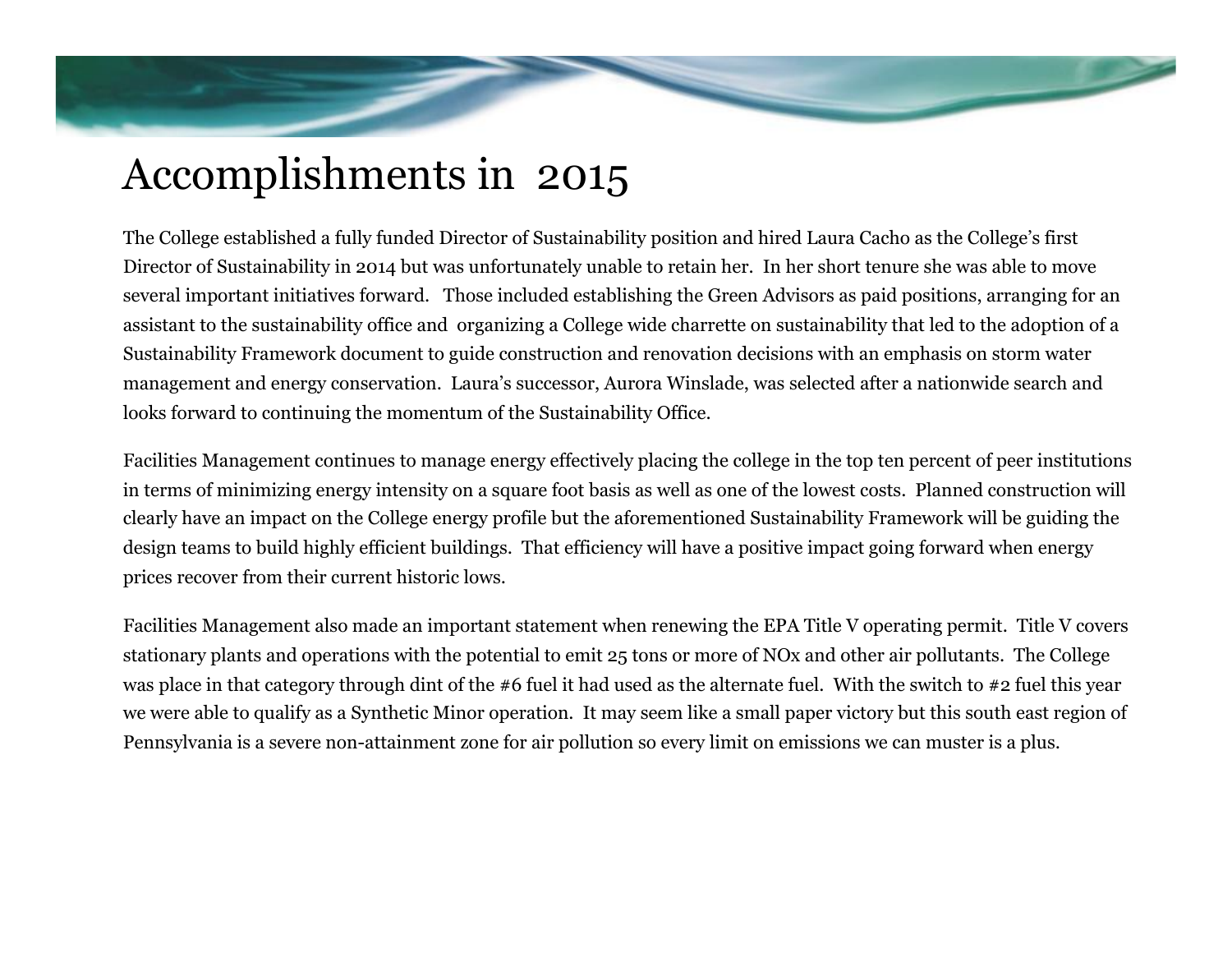# Challenges for 2016

The need for skilled HVAC technicians is going to be a top concern for the College maintenance operation going forward. Recent construction has added new technologies and the Siemens building management system that allows us to observe and control what is happening in our machine rooms is slated for a major upgrade to their basic operating system. This is going to require an agile workforce to keep pace with new construction while keeping the older equipment operating efficiently. Routine Preventative Maintenance is as effective as scheduling for containing energy costs. Blocked filters or coils, passing steam traps and leaks can add a significant cost to operations. Frankly we have experienced a drop in our ability to keep up with all that the PM program requires. The sheer volume of equipment is taxing our ability to meet all the needs as well as make timely repairs. We are relying more and more on outside service for repairs which is effective but costly.

Training is also a top priority. Technology that used to change on a ten year cycle seems barely settled before something better replaces it. As we move toward reducing reliance on the Heat Plant in favor of independent high efficiency boilers and water heaters it comes with the demand for tools and training to troubleshoot the equipment. Off site training takes time out of the work week but if we are to keep up with technological advances it's a demand we have to accept.